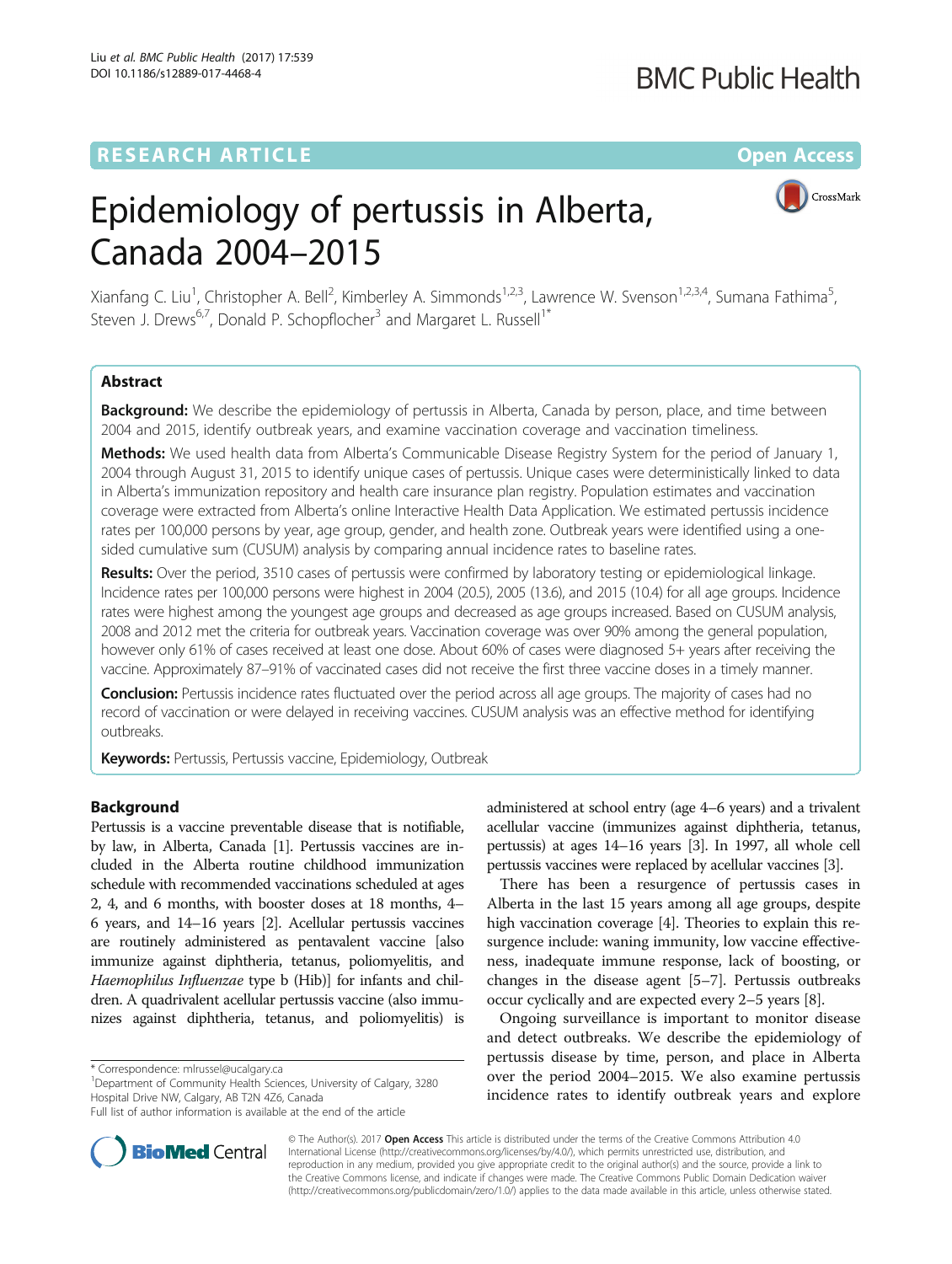for differences in vaccination coverage, duration of vaccine protection, and vaccination timeliness.

#### Methods

## Pertussis case definition

The Alberta Health (AH) pertussis case definition for confirmed cases requires: i) laboratory confirmation, which includes isolation of Bordetella pertussis or detection of B. pertussis nucleic acid using polymerase chain reaction (PCR) from a clinical specimen; or ii) epidemiological linkage to laboratory confirmed cases, plus compatible cough illness with no other known cause [[1\]](#page-7-0). Cases that are epidemiologically linked to laboratory confirmed cases are those that have had contact, and transmission of the agent by the usual modes of transmission is plausible. The Provincial Laboratory for Public Health (ProvLab) conducts laboratory testing for all B. pertussis cases in Alberta. Clinical specimens are collected by nasopharyngeal swab and sent to ProvLab for B. pertussis testing using real-time PCR [[9\]](#page-7-0). Specimens test positive for B. pertussis if the crossing point occurs at ≤35 cycles [\[10\]](#page-7-0).

#### Data sources and analysis

Pertussis reporting is required by law under the Public Health Act [\[1](#page-7-0)]. Pertussis reports are captured in the Communicable Disease Reporting System (CDRS), which is a passive surveillance system in Alberta [\[11](#page-7-0)]. Alberta's Immunization and Adverse Reaction to Immunization (Imm/ARI) repository records individual vaccination histories for all publicly funded vaccines. Imm/ARI has complete province-wide coverage records since 2006 [[12](#page-7-0)]. Patient registration files for Alberta's universal, publicly funded healthcare system are recorded in the Alberta Health Care Insurance Plan (AHCIP) Central Stakeholder Registry. Registration with the AHCIP is mandatory for all residents of the province. AHCIP contains demographic details on all registrants, including a personal health number that acts as a unique personal identifier (ULI), which permits linkage of individual records across administrative health databases.

For the period of January 1, 2004 through August 31, 2015, we extracted CDRS data to capture the number of people classified with confirmed pertussis and diagnoses dates. We used administrative data in Imm/ARI and AHCIP to capture immunization dates, numbers of doses of pertussis containing vaccine received, as well as client information including gender, age, and health zone of residence at time of diagnosis. We used the ULI to deterministically link health records from CDRS, Imm/ ARI, and AHCIP, at the individual level. Data linkage, extraction, and anonymization were performed by AH employees (data custodians) prior to release to the researchers.

Alberta population estimates and vaccination coverage were extracted from the online Interactive Health Data Application (IHDA) database [[4\]](#page-7-0). We estimated incidence rates by year of diagnosis, age group, gender, and health zone over the period 2004–2015. Incidence rates were calculated for each characteristic as number of cases per 100,000 persons per year. Data were analyzed using SAS 9.3 (SAS Institute Inc., Cary, NC 2011) and graphed in SigmaPlot 13.5 (Systat Software Inc.).

#### Outbreak years CUSUM analysis

An outbreak for a given population, time, or location has been defined as an increase in the occurrence of pertussis disease where the measured values exceeded the baseline occurrence in previous years [[1\]](#page-7-0). We identified outbreak years by comparing annual incidence rates to baseline rates using a one-sided cumulative sum (CUSUM) analysis. The one-sided CUSUM analysis estimates whether positive increases in annual incidence rates exceed baseline incidence rates based on set criteria [[13\]](#page-7-0).

The one-sided CUSUM analysis was plotted in a chart based on the following equation:  $C_0 = 0$ ,  $C_t = \max[0, C_t$ - $_1$  + (y<sub>t</sub>- $\mu_t$ -k)] [[13](#page-7-0)]. The initial CUSUM value C<sub>0</sub> = 0, C<sub>t</sub> was the CUSUM value at time t,  $y_t$  was the incidence rate at time t,  $\mu_t$  was the baseline incidence rate at time t, and k was the reference value constant. Baseline incidence rates were calculated as the average of incidence rates in previous years and the current year. The reference value k and threshold value h were chosen based on the criteria for identifying an outbreak. These values can be adjusted to change the sensitivity of the analysis. For our analysis,  $k = 0.5$  and  $h = 3$ .

If the CUSUM value exceeded the threshold value h, then the incidence rate exceeded the baseline rate, and the criteria for an outbreak were met. Incidence rates that were close to baseline will have CUSUM values close to 0. After the CUSUM value exceeds the threshold value, the CUSUM value and baseline rates are reset and the process continues.

## Vaccination coverage, duration of vaccine protection, and vaccination timeliness

Pertussis vaccination coverage data in IHDA were estimated as the proportion of children aged 2 years who received one or more doses of pertussis vaccine between 2004 and 2015 [\[4](#page-7-0)]. While IHDA estimated vaccination coverage data from 2004 to 2007 for one or more doses of vaccine, coverage data from 2008 to 2015 were dosespecific and estimated for each of the first four doses. Additionally, in 2008, the Alberta government reorganized the nine regional health authorities into a single health service provider with five health zones (Calgary, Central, Edmonton, North, South). As a result, vaccination coverage data extracted from IHDA for the periods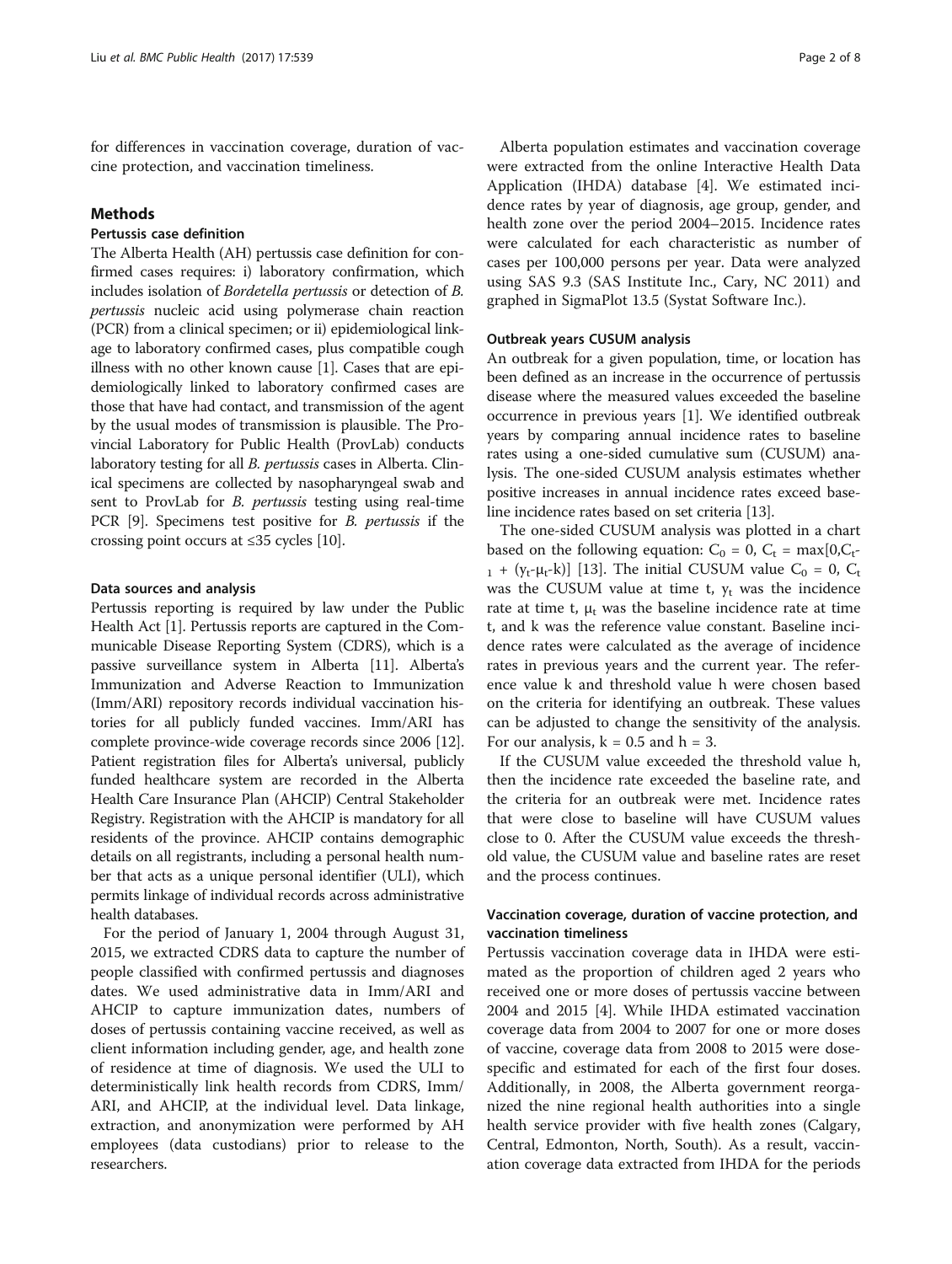2004–2007 and 2008–2015 were estimated for different numbers of doses and health zones.

Among cases, we estimated vaccination coverage, duration of vaccine protection, and vaccination timeliness. Duration of vaccine protection was calculated as the amount of time between the last vaccination prior to disease diagnosis. We categorized duration of vaccine protection into weeks, months, and years. Vaccination timeliness was calculated as the proportion of the cases that received the appropriate number of doses at the recommended ages. The first three doses are recommended at ages 2, 4, and 6 months and three booster doses at ages 18 months, 4–6 years, and grade 9 (age 14–16 years). Cases who received the appropriate dose within 1 month after the recommended age were considered timely, otherwise they were considered delayed if they received the dose more than 1 month after the recommended age.

#### Results

From January 1, 2004 through August 31, 2015, 3510 people were diagnosed with pertussis. Of these, 2675 (76.2%) were lab confirmed cases and 835 (23.8%) epidemiologically linked cases. Numbers of cases were highest in 2004, 2005, 2014, and 2015 (Table [1](#page-3-0)). Of the cases, 403 (11.5%) were aged <1 year, 576 (16.4%) were aged 1–4 years, 539 (15.4%) were aged 5–9 years, 798 (22.7%) were aged 10–14 years, 308 (8.8%) were aged 15– 19 years, and 886 (25.2%) were aged 20 years or older (Table [1\)](#page-3-0). There were 1882 females (53.6%) and 1627 males (46.4%). Over the period, 946 cases resided in the North zone, 815 in Central, 751 in Edmonton, 406 in South, and 357 in Calgary (Table [1\)](#page-3-0). Detailed incidence rate data for year of diagnosis, age group, gender, and health zone is provided in Additional file [1](#page-6-0).

Although the number of cases aged <1 year remained stable, the proportion of cases aged <1 year decreased between 2007 and 2015. Approximately 23% of all cases diagnosed in 2007 were aged <1 year. By 2015, less than 9% of all cases were aged <1 year (i.e., there was a shift in the proportion of cases towards older age groups). In 2007, 15% of cases were aged 1–4 years, 17% aged 5– 9 years, and 13% aged 10–14 years. By 2015, 25% were aged 1–4 years, 20% aged 5–9 years, and 19% aged 10– 14 years.

#### Pertussis incidence rates

Over the period, the annual pertussis incidence rate ranged from 1.8 to 20.5 cases per 100,000 persons. Incidence rates per 100,000 persons were highest in 2004 (20.5), 2005 (13.6), 2014 (9.2), and 2015 (10.4) (Fig. [1](#page-4-0)). Incidence rates declined between 2004 and 2010 and increased between 2010 and 2015. Pertussis incidence rates per 100,000 persons reached a maximum in 2008 (6.6) and 2012 (8.4).

Incidence rates were generally higher among younger age groups and decreased as age groups increased (Fig. [2](#page-4-0)) over the period. Infants aged <1 year had the highest incidence rates per 100,000 (147.6 in 2004 and 66.1 in 2015) over the period, except in 2005 where those aged 10–14 had the highest rate (72.1). Incidence rates peaked every 3–4 years across all age groups. Since 2010, incidence rates have been trending upwards among those aged 1–4, 5–9, and 10–14 years. Incidence rates by gender were similar between females and males over the period.

Incidence rates per 100,000 by health zone were highest in the Central (183), North (215), and South (143) zones and lowest in the Calgary (26) and Edmonton (64) zones over the period. While a large number of cases occurred in Calgary and Edmonton (Table [1\)](#page-3-0), these zones have a population size approximately three to five times larger than other zones (average population estimates over the period: 1.38 and 1.16 million in Calgary and Edmonton vs 0.28 to 0.44 million in other zones).

#### CUSUM analysis

Based on CUSUM analysis, 2008 and 2012 were identified as outbreak years (Fig. [3\)](#page-5-0). CUSUM values in 2008 and 2012 exceeded the threshold value indicating that incidence rates were higher than baseline. Although incidence rates in 2014 and 2015 were also high, the CUSUM value did not exceed the threshold value and thus the outbreak criterion was not met. Incidence rates in other years were similar to baseline.

#### Vaccination coverage

Alberta vaccination coverage rates among 2 year olds who completed all four doses ranged between 80 and 84% between 2004 and 2007. Between 2008 and 2015, vaccination coverage for each of the first three doses was high; approximately 90–95% of the target population was vaccinated with one to three doses of vaccine by age 2, and 75.7% was vaccinated for the fourth dose (Table [2\)](#page-5-0). Annual vaccination coverage in the population decreased slightly for each dose over the period 2008–2015. Vaccination coverage declined from around 96.5% to 94.7% for the first dose, 94.9 to 92.1 for the second dose, 92.9 to 89.7 for the third dose, and 78.8 to 77 for the booster [[4](#page-7-0)].

Vaccination coverage among cases was 37.1% (1301 vaccinated with ≥1 doses of pertussis vaccine in Alberta prior to disease diagnosis). Other cases were either vaccinated after disease diagnosis (14.7%), not vaccinated (39%), or received vaccines out-of-province (9.2%) (Table [1\)](#page-3-0). There were 403 cases aged less than 1 year. Of these cases, 157 (39%) were aged <3 months, 90 (22%) aged 3–5 months, and 156 (39%) aged 6 months to less than 1 year. Of the 403 cases, 244 (60.5%) had received 1 or more doses of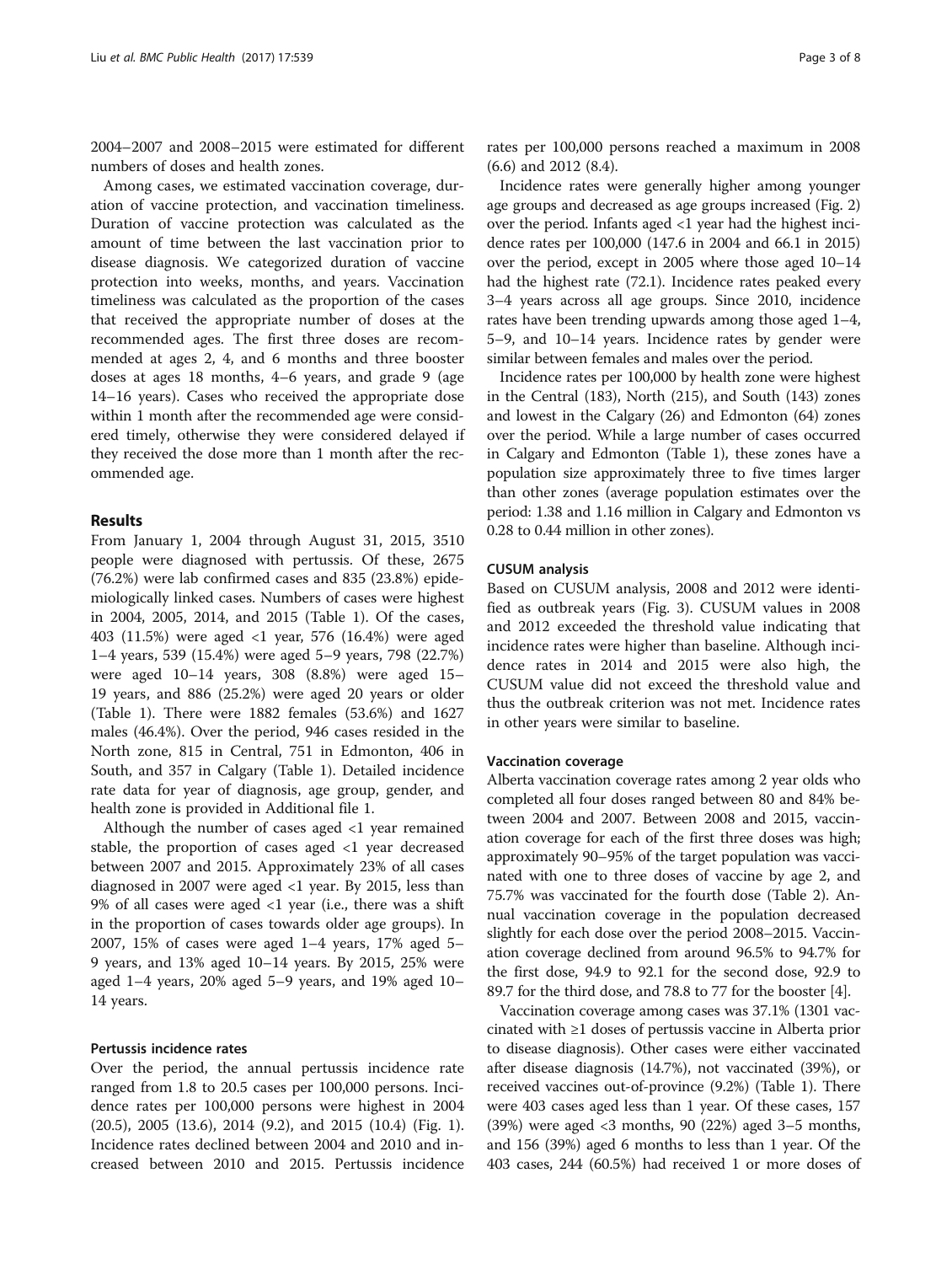<span id="page-3-0"></span>Table 1 Descriptive characteristics of pertussis cases

|                                                             |                       | Number of cases (%)                |
|-------------------------------------------------------------|-----------------------|------------------------------------|
| Total number of cases                                       |                       | 3510 (100)                         |
| Year of diagnosis                                           | 2004                  | 664 (18.9)                         |
|                                                             | 2005                  | 452 (12.9)                         |
|                                                             | 2006                  | 211(6.0)                           |
|                                                             | 2007                  | 128 (3.6)                          |
|                                                             | 2008                  | 239 (6.8)                          |
|                                                             | 2009                  | 193 (5.5)                          |
|                                                             | 2010                  | 68 (1.9)                           |
|                                                             | 2011                  | 114(3.2)                           |
|                                                             | 2012                  | 326 (9.3)                          |
|                                                             | 2013                  | 302 (8.6)                          |
|                                                             | 2014                  | 378 (10.8)                         |
|                                                             | 2015                  | 435 (12.4)                         |
| Age groups (years)                                          | $<$ 1                 | 403 (11.5)                         |
|                                                             | $1 - 4$               | 576 (16.4)                         |
|                                                             | $5 - 9$               | 539 (15.4)                         |
|                                                             | $10 - 14$             | 798 (22.7)                         |
|                                                             | $15 - 19$             | 308 (8.8)                          |
|                                                             | $20+$                 | 886 (25.2)                         |
| Gender                                                      | Female                | 1882 (53.6)                        |
|                                                             | Male                  | 1627 (46.4)                        |
|                                                             | Unknown               | 1(0)                               |
| Health zone                                                 | Calgary               | 357 (10.2)                         |
|                                                             | Central               | 815 (23.2)                         |
|                                                             | Edmonton              | 751 (21.4)                         |
|                                                             | North                 | 946 (27.0)                         |
|                                                             | South                 | 406 (11.6)                         |
|                                                             | N/A <sup>a</sup>      | 235(6.7)                           |
| Vaccination histories among<br>cases:                       |                       |                                    |
| Never vaccinated                                            |                       | 1370 (39.0)                        |
| Vaccinated after disease<br>diagnosis                       |                       | 515 (14.7)                         |
| Vaccinated out-of-province                                  |                       | 324 (9.2)                          |
| Number of people vaccinated<br>in Alberta before diagnosis  |                       | 1301 (37.1)                        |
| Number of doses received by<br>people vaccinated in Alberta | 1                     | 131 (10.0% of<br>those vaccinated) |
| prior to disease                                            | 2                     | 53 (4.1)                           |
|                                                             | 3                     | 130 (10.0)                         |
|                                                             | 4                     | 247 (19.0)                         |
|                                                             | $5+$                  | 740 (56.9)                         |
| Duration of vaccine<br>protection                           | 2 weeks to<br>1 month | 42 (3.2)                           |
|                                                             | $1-2$ months          | 25(1.9)                            |
|                                                             | 2-3 months            | 19 (1.5)                           |

Table 1 Descriptive characteristics of pertussis cases (Continued)

|                                                                                          | 3 months to<br>1 year | 94 (7.2)                           |
|------------------------------------------------------------------------------------------|-----------------------|------------------------------------|
|                                                                                          | $1-3$ years           | 206 (15.8)                         |
|                                                                                          | $3-5$ years           | 131 (10.1)                         |
|                                                                                          | 5+ years              | 784 (60.3)                         |
| Timeliness (Number of<br>cases vaccinated at<br>specified ages for<br>recommended doses) | 2 months              | 982 (75.5% of vaccinated<br>cases) |
|                                                                                          | 4 months              | 809 (65.4)                         |
|                                                                                          | 6 months              | 703 (58.8)                         |
|                                                                                          | 18 months             | 473 (41.6)                         |
|                                                                                          | 4-6 years             | 755 (80.7)                         |
|                                                                                          | $14-16$ years         | 317 (71.2)                         |

<sup>a</sup>N/A: health zone information was missing

vaccine. Of the 244, 96 (39%) were aged  $<$ 3 months, 64 (26%) were aged 3–5 months, and 84 (34%) were aged 6 months to less than 1 year.

#### Duration of vaccine protection

Of the 1301 cases that were vaccinated in Alberta prior to disease, 131 (10%) had received only one vaccine dose, 53 (4.1%) received two doses, 130 (10%) received three doses, 247 (19%) four doses, and 740 (56.9%) five or more doses. The majority of cases were diagnosed five or more years after vaccination (60.3%), while a smaller proportion were diagnosed within a year (13.8%), 1–3 years (15.8%), or within 3–5 years (10.1%) (Table 1). Of the 740 cases that had received five or more doses, 555 (75%) were diagnosed five or more years after vaccination (data not shown).

## Vaccination timeliness among cases

Among vaccinated cases ( $n = 1301$ ), 982 (75.5% of vaccinated cases) received the first dose at age 2 months. Of the 1237 cases who received two or more doses, 809 (65.4%) received the vaccine at 4 months. Of the 1196 who received three doses, 703 (58.8%) received the vaccine at 6 months. For booster doses, 473 cases (41.6%) received the first booster at age 18 months, 755 (80.7%) received the second booster at ages 4–6 years, and 317 (71.2%) received the third booster at ages 14–16 years.

#### **Discussion**

This study described the epidemiology of pertussis in Alberta from 2004 to 2015, and examined vaccination coverage and vaccination timeliness. All notifiable pertussis cases in Alberta, Canada were identified from the CDRS surveillance system. Cases included those which were confirmed PCR positive or through epidemiological linkage to a lab confirmed case. Data linkage with Imm/ ARI and AHCIP allowed us to describe vaccination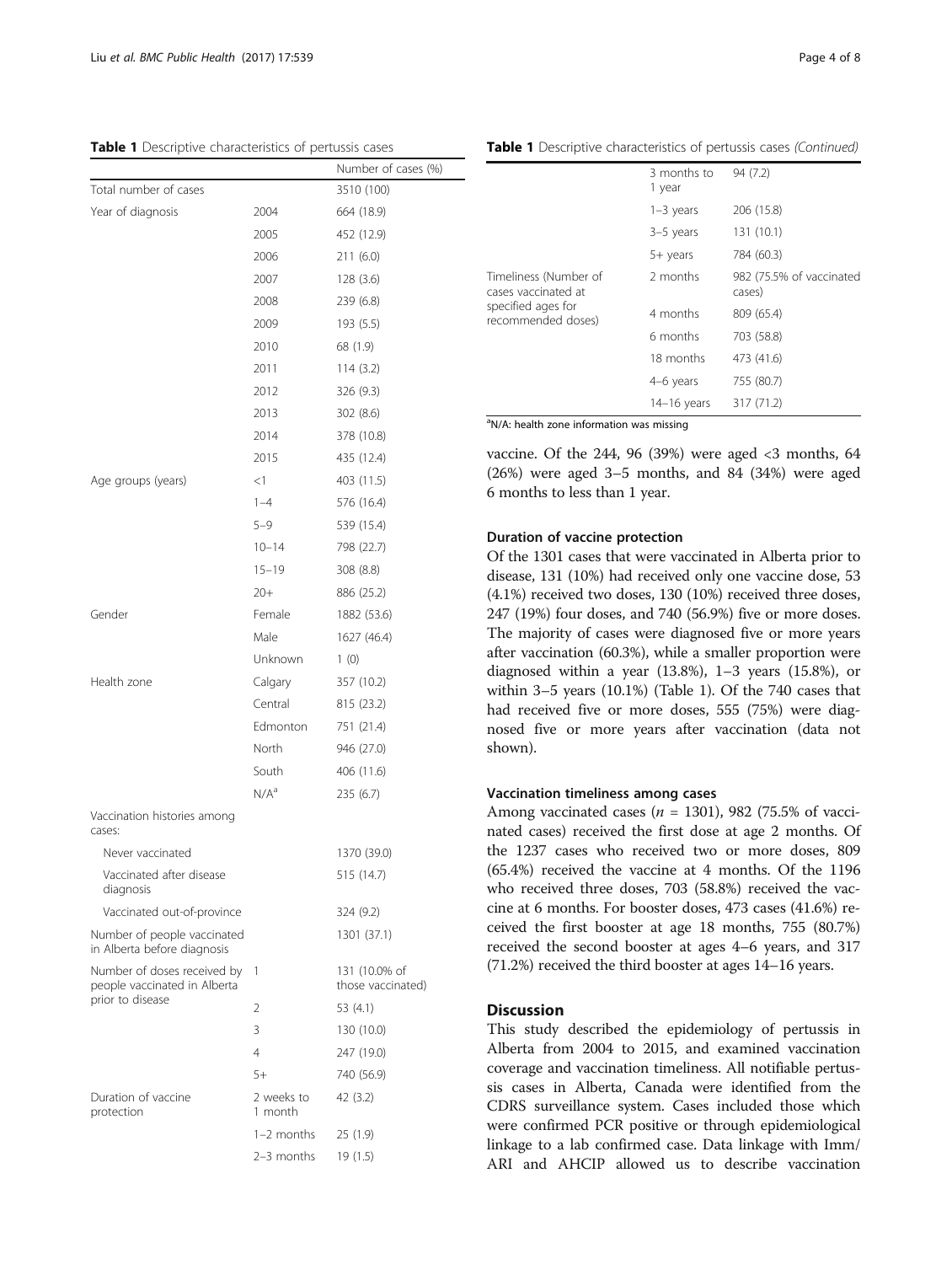<span id="page-4-0"></span>

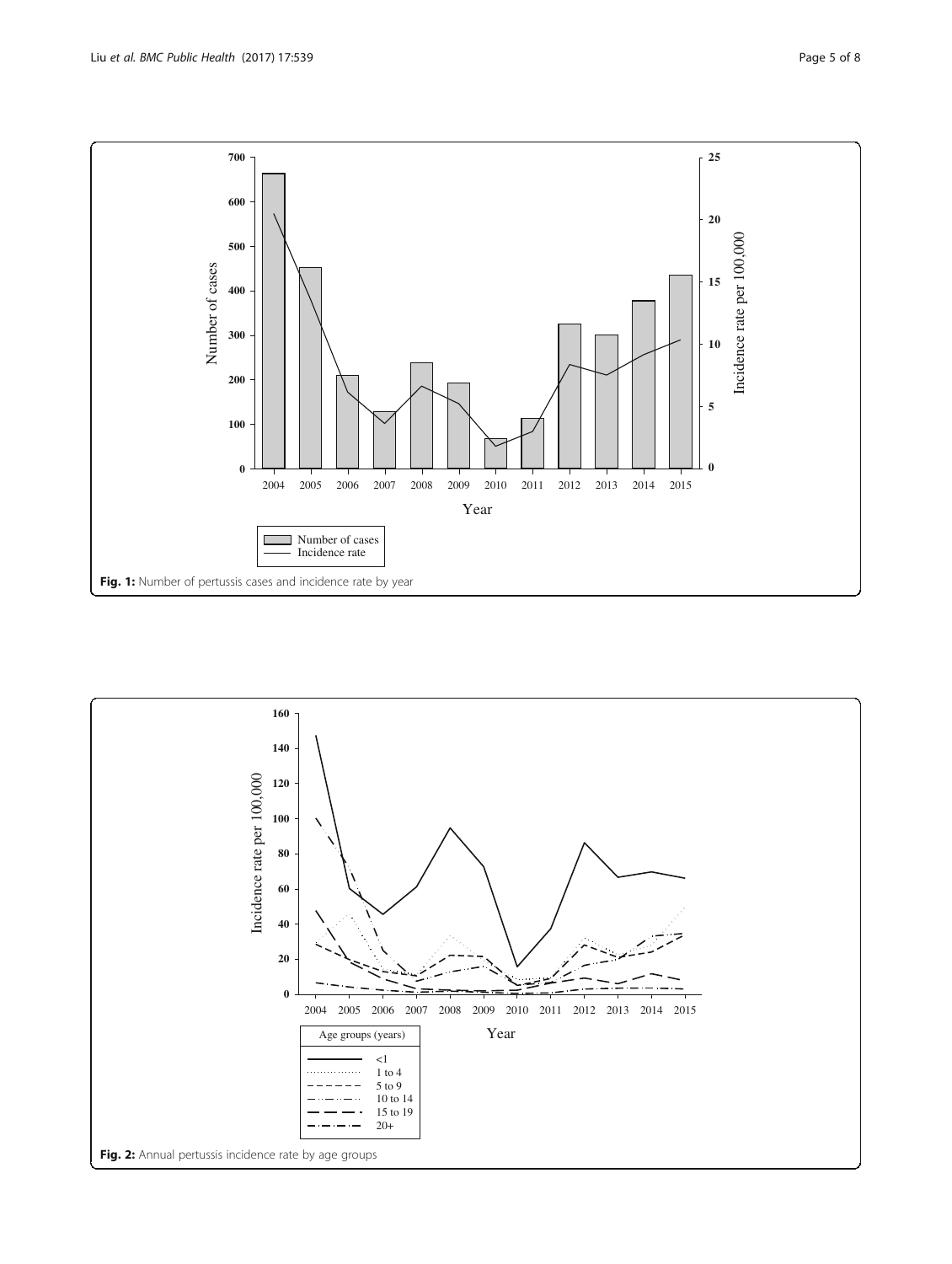<span id="page-5-0"></span>

coverage and timeliness among cases, while IHDA data provided a complete picture of coverage in Alberta.

Our findings were consistent with observations across Canada that pertussis incidence rates have increased in recent years [\[8](#page-7-0)]. Incidence rates in Canada have declined between 2004 (10 cases per 100,000) and 2011 (2 cases per 100,000) but greatly increased in 2012 to 13.9 per 100,000. This sudden increase has been observed in several Canadian provinces and territories (British Columbia, Alberta, Manitoba, Ontario, Quebec, New Brunswick, and Yukon) [[8\]](#page-7-0). The age distribution of cases in Alberta were consistent with CDC results that show the largest proportion of pertussis cases was among people aged 10–19 years from 1990 to 2015 in the United States [\[14](#page-7-0)–[16](#page-7-0)]. From 2001 to 2003, 33% of cases were aged 10–19 years [\[14](#page-7-0)–[16](#page-7-0)]. From 2011 to 2015, 28% to 33.8% of cases were aged 11–19 years [[17](#page-7-0)–[20\]](#page-7-0). These effects may be due to waning natural and vaccine-induced immunity over time and vaccination programs targeting younger populations.

Immunity to pertussis starts to wane 3–5 years after the last vaccine dose and individuals will become more

Table 2 Province-level vaccination population coverage (by age 2 years) in Alberta 2008–2015 by dose number

| Dose number | Vaccination coverage |
|-------------|----------------------|
|             | 95.2%                |
| 2           | 93.0%                |
| 3           | 90.5%                |
| 4           | 75.7%                |

susceptible after 5–8 years [\[6](#page-7-0), [7\]](#page-7-0). Our findings are consistent with this, and show that most people were diagnosed with pertussis 5+ years after vaccination. Waning immunity may also be related to the increasing proportion of cases in older age groups in Alberta. However, these results could also be explained by differences in vaccination coverage, incomplete/partial vaccination, and types of vaccine received.

Our findings were consistent with another study conducted in Alberta which observed a large number of lab confirmed sporadic pertussis cases in 2004, 2005, 2008, and 2012 [\[10\]](#page-7-0). Although Fathima and colleagues [[10](#page-7-0)] identified six community-based outbreaks (COBs) in 2004, they also identified three COBs in 2005 and 2009, and four COBs in 2011 [[10\]](#page-7-0). COBs were determined based on cases localized within a community and number of cases varied depending on the size of the community and past pertussis activity. For the purpose of our study, we identified outbreaks at the provincial level using both lab confirmed and epidemiologically linked cases. Thus, while both studies observed similar trends in the number of pertussis cases, differences in our definition and measurement of outbreaks accounted for differences in the number of outbreaks identified.

Despite high vaccination coverage in the general population, there has been an increase in the incidence rate of pertussis in the past few years. Although the majority of cases were not vaccinated, those that were vaccinated had received the appropriate vaccine doses in a timely manner. The observed vaccination coverage and timeliness among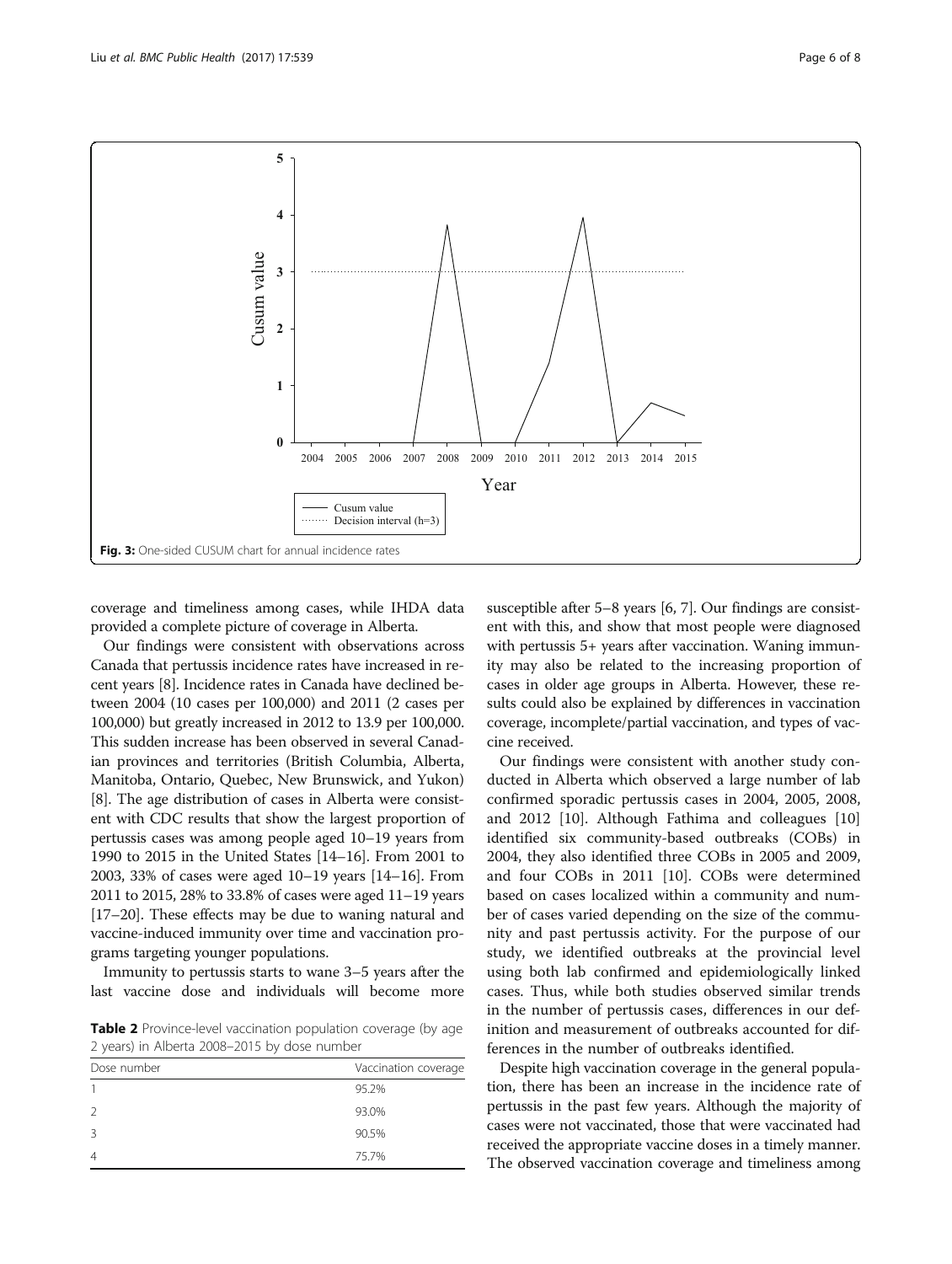<span id="page-6-0"></span>cases may be related to accessibility to healthcare and adherence to vaccination guidelines. Indeed, the Central, North, and South zones had lower vaccination coverage than Calgary and Edmonton for all doses. Not surprisingly, these three zones also had higher pertussis incidence rates compared to Calgary and Edmonton. Low measles vaccination rates among children have been observed in southern Alberta, and could be explained by low vaccination rates in private schools within specific cultural/religious communities and by including vaccination rates among home-schooled in community-level estimates [[21](#page-7-0)]. These factors may be related to low pertussis vaccination rates in southern Alberta. Promotion to increase adherence to childhood vaccinations may be necessary to encourage those who are likely to have incomplete/partial vaccinations.

Although incidence rates in 2004 and 2015 were high, we could not determine whether these were outbreak years due to lack of data. However, based on historical pertussis incidence rates from 2000 to 2004 [[1\]](#page-7-0), it is likely that 2004 would have met the outbreak criteria in CUSUM analysis. Similarly, if pertussis cases diagnosed after August 31, 2015 were included in the analysis, it is likely that 2015 would also be an outbreak year.

The CUSUM analysis is an effective method for identifying outbreaks by comparing incidence rates to expected baseline rate. The CUSUM analysis is sensitive to detecting small deviations from the baseline and is appropriate for analyzing surveillance data when the CUSUM value is reset after it exceeds the threshold value [[22](#page-7-0)]. This method is especially useful for early detection of outbreaks [[23\]](#page-7-0), and also for continuous monitoring of data collected over different time intervals and across different age groups, gender, and health zones.

Our study describes the epidemiology of pertussis by using several administrative data sources. One strength of this study was the use of a passive surveillance system (CDRS) to capture all pertussis cases for over a decade. Secondly, Alberta's electronic health system allows cases to be linked to other data registries to assess laboratory results, vaccination and health status, i.e. by using a unique lifetime identification number that all Alberta residents will have. Thirdly, ProvLab has done all lab testing for pertussis in the province since 2004, and thus all laboratory confirmed cases were captured in this study. Finally, linking several data sources allowed us to perform CUSUM analysis to estimate outbreaks in the province. This study does come with some limitations. Cases that are not reported will be missed and not captured by the passive surveillance system. Another limitation was that we did not capture the vaccination histories of individuals, who were vaccinated out-ofprovince. Thus, we could not determine whether they received vaccines at the recommended ages. These

individuals were included in the analysis for vaccination coverage but excluded from the analysis for timeliness.

#### Conclusion

The ongoing collection of data could be used to evaluate vaccination programs, assess disease impact, identify outbreaks, support prevention activities, and disseminate communicable disease information to health professionals and the general public in a timely fashion. This allows for immediate public health actions in response to changes in disease activity. Although pertussis vaccination coverage remained high, annual pertussis incidence rates in Alberta fluctuated among age groups and health zones between 2004 and 2015. CUSUM analysis identified outbreaks in 2008 and 2012, when incidence rates exceeded baseline rates. The majority of cases had no record of vaccination or were delayed in receiving vaccines.

#### Additional file

[Additional file 1: Table S1.](dx.doi.org/10.1186/s12889-017-4468-4) Numbers of Pertussis cases and (incidence rates per 100,000) by year of diagnosis, 2004-2015. Table S2.Numbers of Pertussis cases and (incidence rates per 100,000) by year and age group, 2004–2015. Table S3.Numbers of Pertussis cases and (incidence rates per 100,000) by year and gender, 2004-2015. Table S4.Numbers of Pertussis cases and (incidence rates per 100,000) by year and health zone, 2004-2015. (DOCX 15 kb)

#### Abbreviations

AH: Alberta Health; AHCIP: Alberta health care insurance plan central stakeholder registry; CDRS: Communicable disease reporting system; COB: Community-based outbreak; CUSUM: Cumulative sum; Hib: Haemophilus Influenzae type b; IHDA: Interactive health data application; Imm/ARI: Immunization and adverse reaction to immunization repository; PCR: Polymerase chain reaction; ProvLab: Provincial laboratory for public health; ULI: Unique lifetime identifier

#### Acknowledgements

Not applicable.

#### Funding

Alberta Ministry of Health, Research Agreement RSO 1026380. Canadian Institutes of Health Research grant # 137470 (Canadian Immunization Research Network, Network, sub grant PC01 AB03). The funding sources had no role in study design, collection, analysis or interpretation of data, report writing or publication decision.

#### Availability of data and materials

The data that support the findings of this study are available from Alberta Health, but restrictions apply to the availability of these data, which were used under license for the current study, and so are not publicly available. Data are however available from the authors upon reasonable request and with permission of Alberta Health.

#### Authors' contributions

XCL conducted data analysis, interpreted the results, and helped draft the manuscript. CAB collected and assembled data, analyzed data and interpreted the results, and helped draft the manuscript. KAS participated in the conception and design of the study, collection and assembly of data, and helped draft the manuscript. LWS participated in the conception and design of the study, and helped draft the manuscript. SF collected and assembled data, and helped draft the manuscript. SJD collected and assembled data, and provided administrative support to store laboratory data. DPS conducted data analysis and interpreted